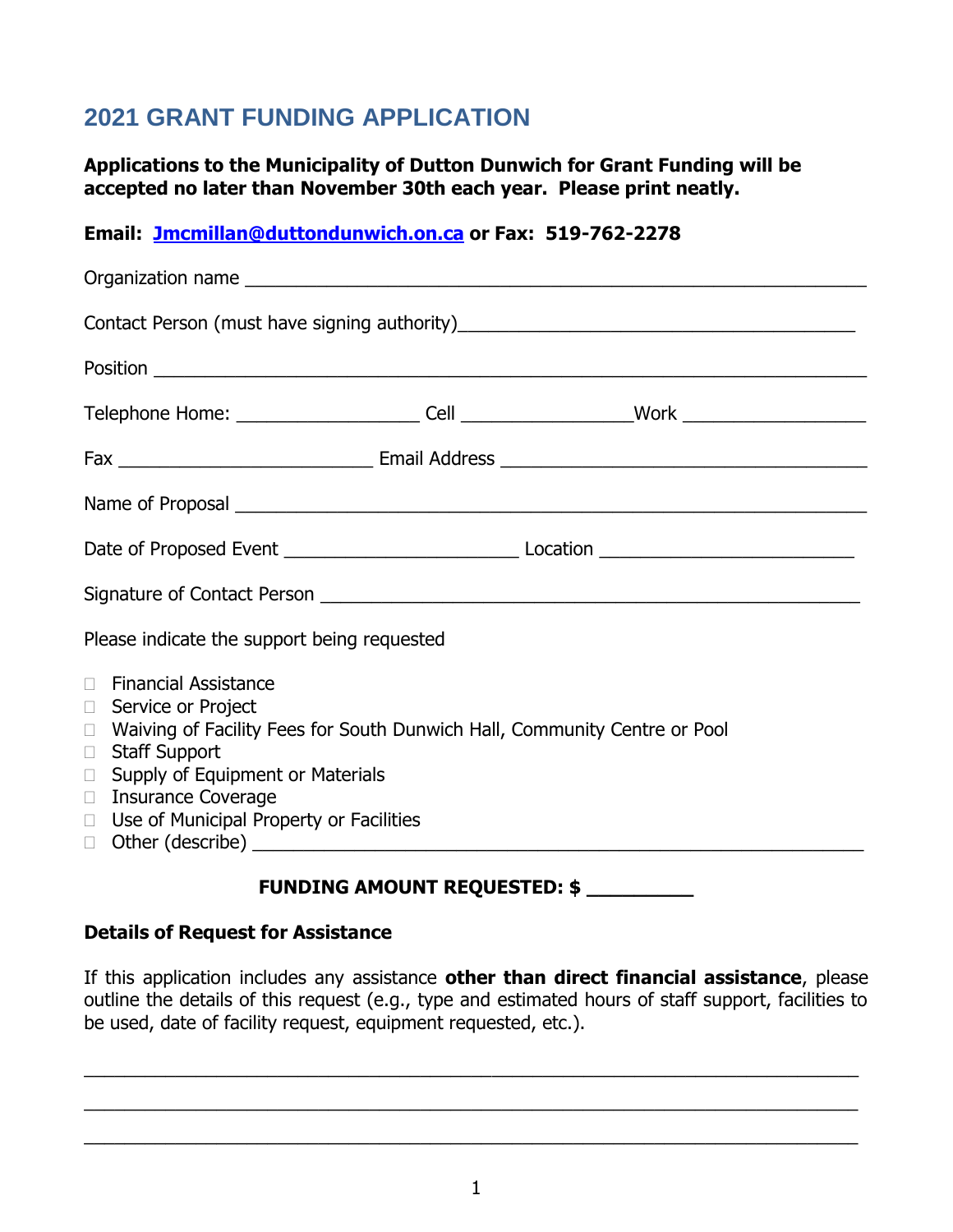## **Proposal Summary**

Please provide a clear and concise summary of your proposal, including the goals and objectives of your proposal.

\_\_\_\_\_\_\_\_\_\_\_\_\_\_\_\_\_\_\_\_\_\_\_\_\_\_\_\_\_\_\_\_\_\_\_\_\_\_\_\_\_\_\_\_\_\_\_\_\_\_\_\_\_\_\_\_\_\_\_\_\_\_\_\_\_\_\_\_\_\_\_\_\_\_\_\_ \_\_\_\_\_\_\_\_\_\_\_\_\_\_\_\_\_\_\_\_\_\_\_\_\_\_\_\_\_\_\_\_\_\_\_\_\_\_\_\_\_\_\_\_\_\_\_\_\_\_\_\_\_\_\_\_\_\_\_\_\_\_\_\_\_\_\_\_\_\_\_\_\_\_\_\_ \_\_\_\_\_\_\_\_\_\_\_\_\_\_\_\_\_\_\_\_\_\_\_\_\_\_\_\_\_\_\_\_\_\_\_\_\_\_\_\_\_\_\_\_\_\_\_\_\_\_\_\_\_\_\_\_\_\_\_\_\_\_\_\_\_\_\_\_\_\_\_\_\_\_\_\_ \_\_\_\_\_\_\_\_\_\_\_\_\_\_\_\_\_\_\_\_\_\_\_\_\_\_\_\_\_\_\_\_\_\_\_\_\_\_\_\_\_\_\_\_\_\_\_\_\_\_\_\_\_\_\_\_\_\_\_\_\_\_\_\_\_\_\_\_\_\_\_\_\_\_\_\_

Please check on category that best suits your request for assistance. Refer to the Policy for General Grants for category definitions.

- D Tourism/Economic
- □ Community
- $\Box$  The Arts
- $\Box$  Culture and Heritage
- Other (describe) \_\_\_\_\_\_\_\_\_\_\_\_\_\_\_\_\_\_\_\_\_\_\_\_\_\_\_\_\_\_\_\_\_\_\_\_\_\_\_\_\_\_\_\_\_\_\_\_\_\_\_\_\_\_\_

**Note:** organizers of parades are required to provide liability insurance in the amount of \$2 million naming the Municipality of Dutton Dunwich as additional insured. The cost of obtaining such insurance may form part of any assistance application, along with the necessary Municipal Staff support.

\_\_\_\_\_\_\_\_\_\_\_\_\_\_\_\_\_\_\_\_\_\_\_\_\_\_\_\_\_\_\_\_\_\_\_\_\_\_\_\_\_\_\_\_\_\_\_\_\_\_\_\_\_\_\_\_\_\_\_\_\_\_\_\_\_\_\_\_\_\_\_\_\_\_\_\_

\_\_\_\_\_\_\_\_\_\_\_\_\_\_\_\_\_\_\_\_\_\_\_\_\_\_\_\_\_\_\_\_\_\_\_\_\_\_\_\_\_\_\_\_\_\_\_\_\_\_\_\_\_\_\_\_\_\_\_\_\_\_\_\_\_\_\_\_\_\_\_\_\_\_\_\_

\_\_\_\_\_\_\_\_\_\_\_\_\_\_\_\_\_\_\_\_\_\_\_\_\_\_\_\_\_\_\_\_\_\_\_\_\_\_\_\_\_\_\_\_\_\_\_\_\_\_\_\_\_\_\_\_\_\_\_\_\_\_\_\_\_\_\_\_\_\_\_\_\_\_\_\_

\_\_\_\_\_\_\_\_\_\_\_\_\_\_\_\_\_\_\_\_\_\_\_\_\_\_\_\_\_\_\_\_\_\_\_\_\_\_\_\_\_\_\_\_\_\_\_\_\_\_\_\_\_\_\_\_\_\_\_\_\_\_\_\_\_\_\_\_\_\_\_\_\_\_\_\_

#### **Community Support**

Please describe how your proposal supports the Municipality of Dutton Dunwich.

## **Eligibility**

1. Are you a non-profit organization?

\_\_\_\_\_\_\_\_\_\_\_\_\_\_\_\_\_\_\_\_\_\_\_\_\_\_\_\_\_\_\_\_\_\_\_\_\_\_\_\_\_

- Yes
- No
- 2. Please provide your Revenue Canada Charitable Registration Number (if applicable)